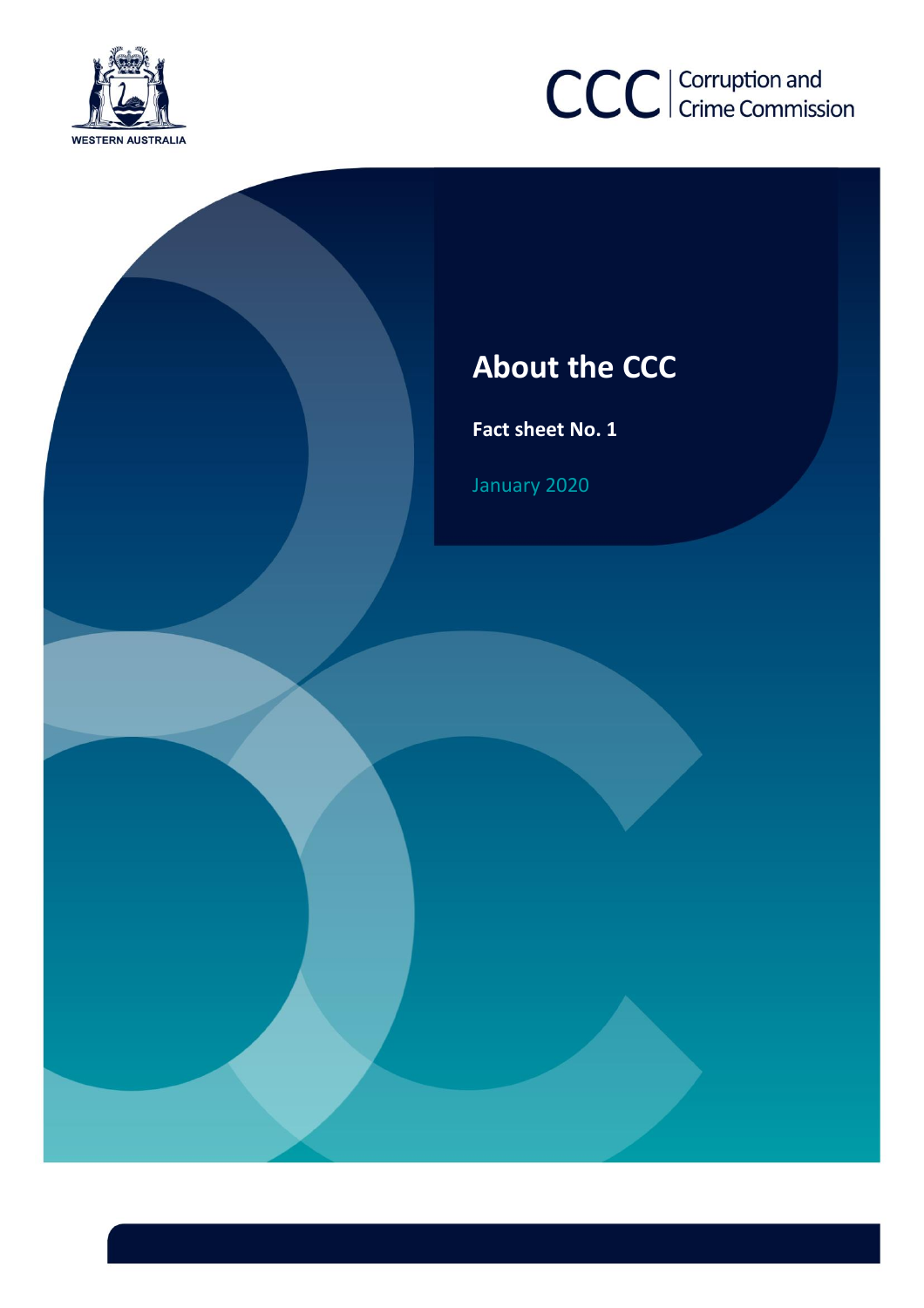

# **About the CCC**

The Corruption and Crime Commission (CCC) was established in 2004 to improve continuously the integrity of, and to reduce the incidence of misconduct in, the Western Australian public sector and to assist WA Police to combat and reduce the incidence of organised crime.

The *Corruption, Crime and Misconduct Act 2003* ("the CCM Act"), effective from 1 July 2015, gives the CCC and the Public Sector Commission (PSC) responsibility for preventing and dealing effectively and appropriately with misconduct in the Western Australian public sector.

The new legislation focusses the efforts of the CCC on dealing with serious misconduct and corruption by public officers. The CCC also has a broader anti-corruption and misconduct focus in relation to WA Police.

The PSC is responsible for minor misconduct and public sector prevention and education.

## **Who are public officers?**

Public officers are defined in the CCM Act by reference to the definition in section 1 of *The Criminal Code*.

Public officers include State Government employees, police officers and employees of WA Police, members of government boards or committees, members of parliament, local government elected members and employees, all employees of public universities, employees of government trading enterprises and some volunteers.

## **What does the CCC do?**

The CCC deals with allegations concerning serious misconduct. It does this by:

- assessing allegations of serious misconduct, including police misconduct, and deciding on the action to take;
- investigating serious misconduct in the public sector;
- monitoring serious misconduct investigations undertaken by public sector agencies; and
- assisting WA Police to reduce the incidence of, and to prevent, misconduct amongst their members.

The CCC does not investigate every allegation of serious misconduct brought to its attention. It is intelligence-led and invests its efforts in areas where the risk of serious misconduct and corruption is greatest and where its resources are needed most. It focuses on fewer but "higher value" investigations and operational activities that target corruption and serious misconduct "hotspots".

The CCC is also attuned to other corruption and serious misconduct issues and areas of concern that arise across the public sector so that it may respond promptly if and when required.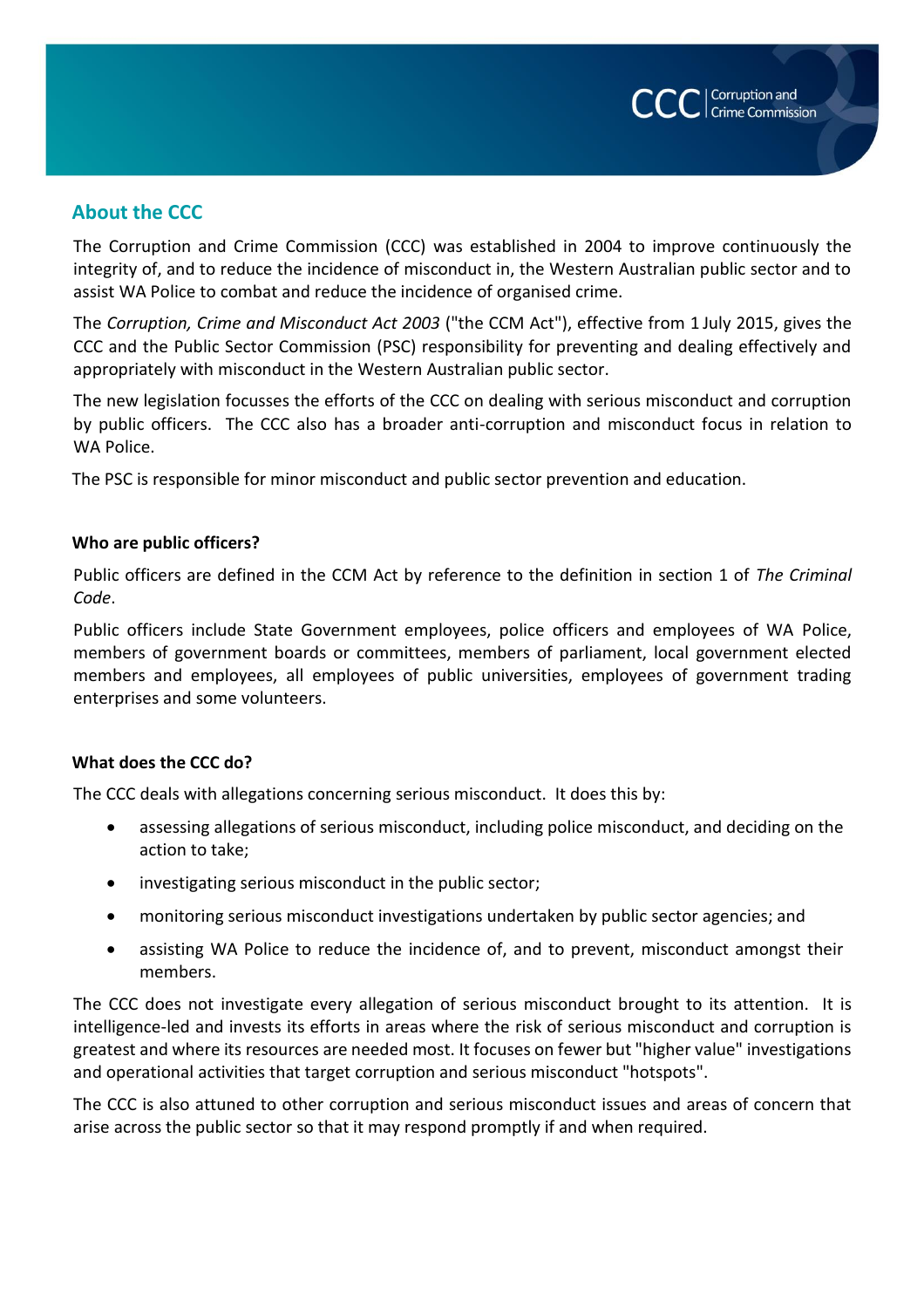

#### **What is serious misconduct?**

The CCM Act defines serious misconduct differently for WA Police than for other public officers.

For members of WA Police all types of misconduct described in section 4 of the CCM Act, and additional conduct described as "reviewable police action", are called "police misconduct". The CCM Act includes police misconduct in its definition of serious misconduct. The effect of this is that the CCC will deal with all allegations of misconduct relating to WA Police.

For other public officers serious misconduct refers only to corrupt or criminal conduct described in sections 4(a), (b) and (c) of the CCM Act, which occurs when a public officer:

- acts corruptly or corruptly fails to act in the course of their duties; or
- corruptly takes advantage of their position for the benefit or detriment of any person; or
- commits an offence which carries a penalty of 2 or more years imprisonment.

Corrupt conduct tends to show a deliberate intent for an improper purpose and motivation and may involve misconduct such as: the deliberate failure to perform the functions of office properly; the exercise of a power or duty for an improper purpose; or dishonesty.

For further information about serious, minor and police misconduct please refer to Fact Sheet No. 2 entitled Definition of Serious Misconduct.

#### **How does the CCC deal with serious misconduct?**

Once an allegation of serious misconduct has been received by the CCC, it will be assessed and a decision made as to what action will be taken. If additional information is required during the assessment process, the CCC may contact the person making the allegation.

The CCC must assess all allegations of serious misconduct and may decide to do one of the following:

- investigate or take action itself; or
- investigate or take action in cooperation with an independent agency (which includes the Public Sector Commission) or an appropriate authority (an agency which can investigate misconduct: generally either WA Police or the employing authority of the public officer the allegation is against); or
- refer the matter to an independent agency or appropriate authority for action; or
- take no action.

When an allegation has been referred for action to an appropriate authority the CCC may monitor the progress of an investigation, and review the outcome in "higher value" matters involving corruption and serious misconduct "hotspots".

If an investigation is commenced by the CCC, it may involve public or private examinations or other coercive powers under the CCM Act.